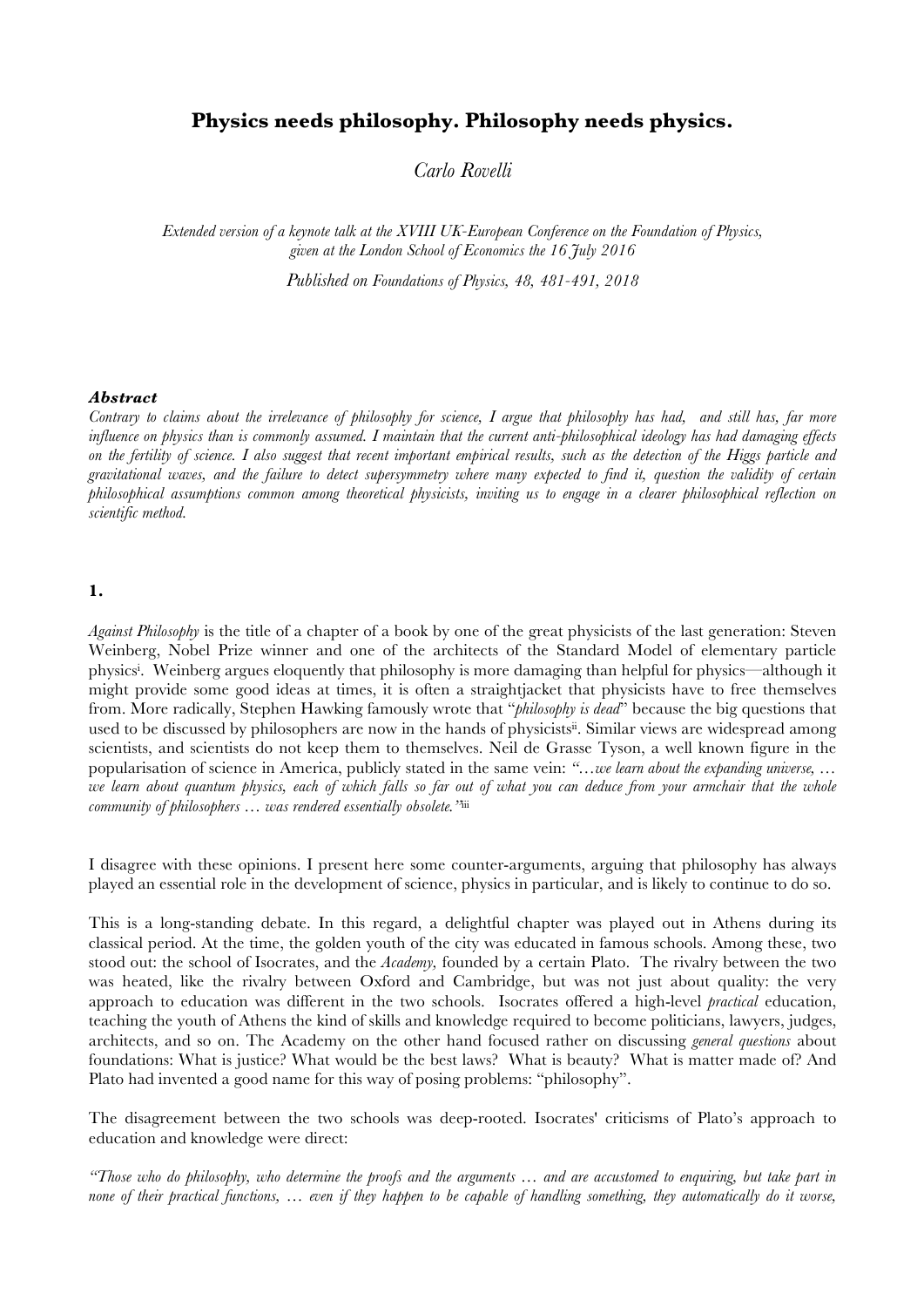whereas those who have no knowledge of the arguments [of philosophy], if they are trained [in concrete sciences] and have correct *opinions, are altogether superior for all practical purposes. Hence for sciences, philosophy is entirely useless." iv*

This is remarkably like the claim by those contemporary scientists who argue that philosophy has no role to play in science.

As it happened, a brilliant young student in Plato's school wrote a short work in response to Isocrates' criticisms. This was the *Protrepticus*, a text that became famous in antiquity. It has survived only in part, and we know it only through reconstruction from extensive quotations by later writers. A group of classical scholars led by Doug Hutchinson and Monte Ransome Jonson have recently completed a novel reconstruction which can be accessed online.<sup>v</sup> The Protrepticus was probably written in the form of a dialog between characters defending opposing positions*—*dialog was of course the style preferred by Plato. What remains of the text is sufficient to understand the main arguments this young student put forward in his reply to Isocrates, in defence of philosophy.

The bright young fellow who authored the pamphlet later left Athens, but eventually returned to open his own school, and had quite a career. His name was Aristotle.

Two millennia of development of the sciences and philosophy have vindicated and, if anything, strengthened Aristotle's defence of philosophy against Isocrates' accusations of futility. His arguments are still remarkably relevant, and I take inspiration from them to respond here to the *current* claims that philosophy is useless to physics.

### **2.**

The first of Aristotle's arguments is the fact that

*general theory supports and happens to be useful for the development of practice.* 

Let me separate two aspects of the issue: first, the relevance of philosophy to science in the past, and second, the question of whether philosophy has become irrelevant for science today. Let us start with the first.

Today, after a couple of millennia, during which both philosophy and science have developed considerably, historical evidence regarding the influence of philosophy on science has become overwhelming.

Here are some instances of this influence, drawn from astronomy and physics. I shall only mention a few examples. Ancient astronomy *—*that is, everything we know about the Earth being round, its size, the size of the moon and the sun, the distances to the moon and the sun, the motion of the planets in the sky, and the basis from which modern astronomy and modern physics have emerged*—*, is a direct descendent of philosophy. The key questions that motivated these developments were posed in the *Academy* and the *Lyceum,* and motivated by highly theoretical, rather than practical concerns. Although centuries later Galileo and Newton took great steps beyond previous physics and astronomy, and in particular, the Aristotelian world view, they relied heavily on what had come before.<sup>vi</sup> Galileo and Newton extended previous knowledge, reinterpreting, reframing, and building upon it. Galileo's understanding in particular would have been inconceivable without Aristotelian physics.

More importantly, Galileo's work would have been inconceivable without the ideology he derived from Plato, namely, to search for the ideal mathematical order underlying appearances. Galileo was guided by an almost fanatic Platonism. In his work, Newton was explicit about his debt to ancient philosophy, Democritus in particular, for ideas that arose originally from philosophical motivations, such as the notions of empty space, atomism, and natural rectilinear motion. Furthermore, his crucial discussion about the nature of space and time built upon his discussions with (and against) Descartes.

But the direct influence of philosophy on physics is certainly not limited to the birth of modern physics. It can be recognised in every major step. Take the twentieth century. Both major advances made by twentieth century physics were strongly influenced by philosophy. They would have been inconceivable without the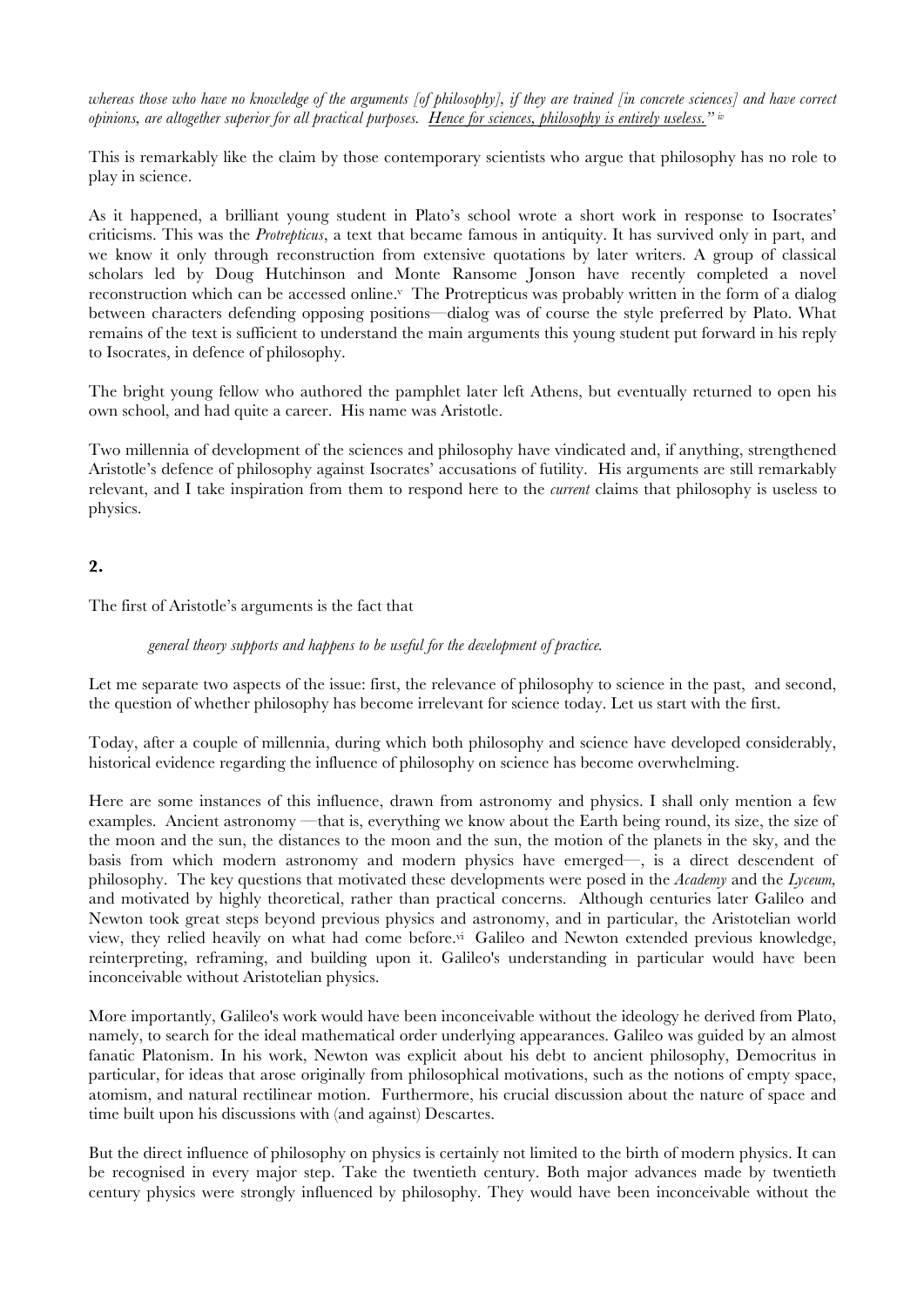philosophy of the time. Quantum mechanics springs from an intuition due to Heisenberg, grounded in the strongly positivist philosophical atmosphere in which he found himself: one gets knowledge by restricting oneself to what is observable. The abstract of Heisenberg's 1925 milestone paper on quantum theory is explicit about this:

"The aim of this work is to set the basis for a theory of quantum mechanics based exclusively on relations between quantities that *are in principle observable.*"vii

The same distinctly philosophical attitude nourished Einstein's discovery of special relativity: by restricting to what is observable, we recognise that the notion of simultaneity is misleading. Einstein explicitly recognised his debt to the philosophical writings of Mach and Poincaré. Without these inputs, his special relativity would have been inconceivable. Although not the same, the philosophical influences on Einstein's conception of general relativity were even stronger. Once again, he was explicit in recognising his debt to philosophy, this time to the critical thinking of Leibniz, Berkeley, and Mach. Einstein's relation with philosophy was indeed complex: he claimed for instance that Schopenhauer had had a pervasive influence on him. This is less evident to detect in his physics, but Schopenhauer's ideas on time and representation are perhaps not so hard to recognise in Einstein's ideas leading to general relativity; this influence has also been studied.<sup>viii</sup> Can it really be a coincidence that, in his younger days, the greatest physicist of the twentieth century should have had such a clear focus on philosophy,<sup>ix</sup> reading Kant's three *Critics* when he was fifteen years old?

Why this influence? Because philosophy can provide methods for producing new ideas, novel perspectives, and critical thinking. Philosophers have tools and skills that physics needs, but do not belong to the physicists training: conceptual analysis, attention to ambiguity, accuracy of expression, the ability to detect gaps in standard arguments, to devise radically new perspectives, to spot conceptual weak points, and to seek out alternative conceptual explanations. Nobody puts this better than Einstein himself:

"A knowledge of the historic and philosophical background gives that kind of independence from prejudices of his generation from which most scientists are suffering. This independence created by philosophical insight is—in my opinion—the mark of distinction *between a mere artisan or specialist and a real seeker after truth.*"x

Put more strongly, it is sometimes said that: "*Scientists do not do anything unless they first get permission from philosophy.*"

Thus, if we read what the greatest scientists had to say about the usefulness of philosophy, physicists like Heisenberg, Schrödinger, Bohr, and Einstein, we find that they expressed totally opposite opinions to those of Hawking and Weinberg.

### **3.**

Hers is a second argument due to Aristotle:

#### *Those who deny the utility of philosophy, are doing philosophy.*

This point is less trivial than it sounds at first. Let's examine what Weinberg and Hawking write. Both have obtained important scientific results. Weinberg, for instance, found the correct symmetry group to describe the interactions between the elementary particles, while Hawking discovered that black holes are hot, and computed their temperature. In doing this kind of thing, they were doing science. In writing things like "philosophy is useless to physics", or "philosophy is dead", they were not doing physics. So what were they doing? They were reflecting on the best way to develop science.

The issue here is the *methodology* of science. A central concern in the philosophy of science is of course precisely to ask *how* science is done and how it *could* be done to be more effective. Good scientists *do* reflect on their own methodology, and it is quite appropriate that Weinberg and Hawking have done so too. But how?

They express a *certain* idea about the methodology of science. Is this the eternal truth about how science has always worked and should work? Is it the best understanding of science we have at present?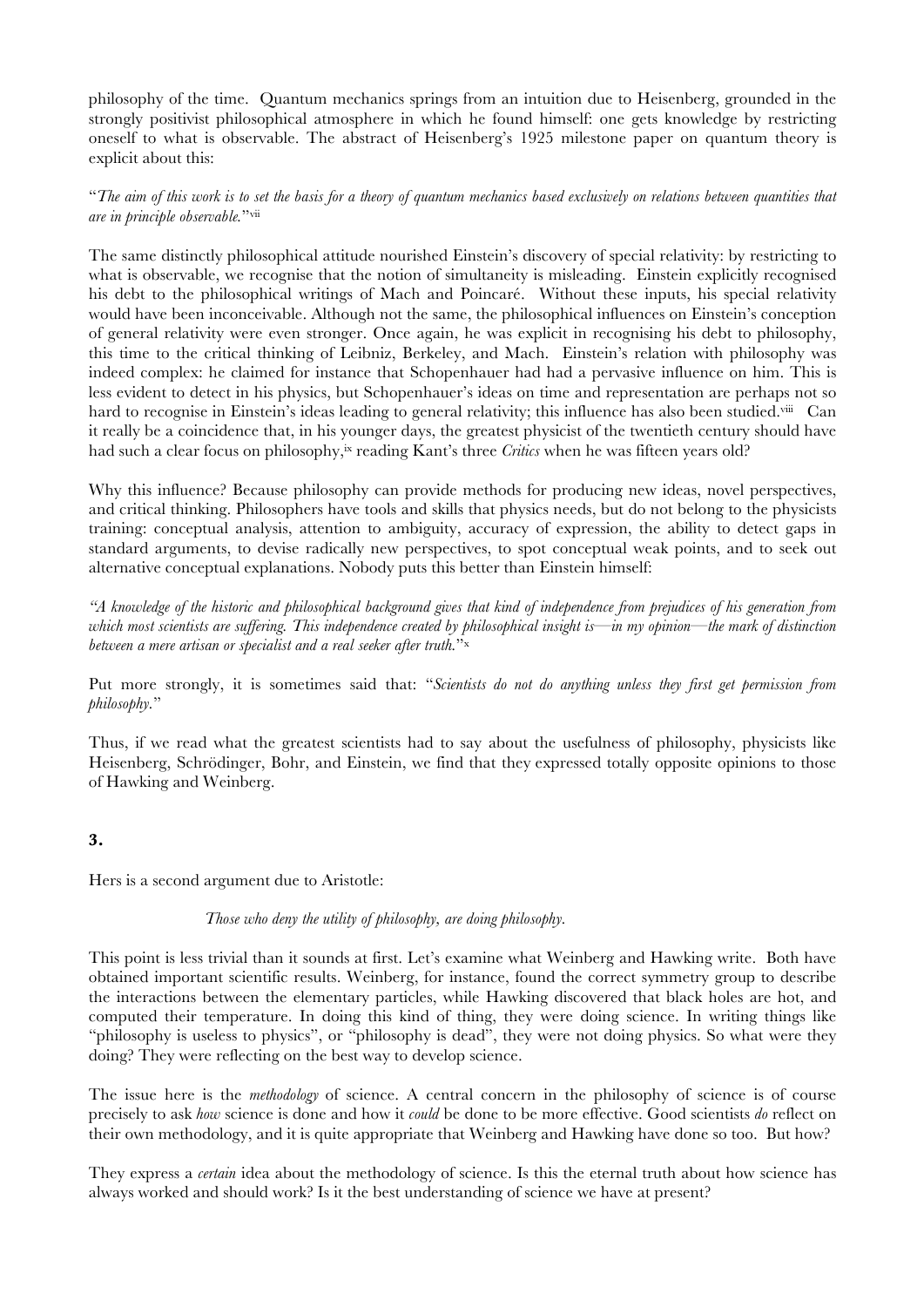It is neither. In fact, it is not difficult to trace the origins of this idea. It arises from the background of logical positivism, corrected by Popper and Kuhn. The current dominant methodological ideology in theoretical physics derives from their notions of *falsifiability* and *scientific revolution*, which are popular among theoretical physicists; they are often mentioned and are commonly used to orient research and evaluate scientific work.

Therefore, in declaring the uselessness of philosophy, Weinberg, Hawking, and other "anti-philosophical" scientists are in fact paying homage to the *philosophers* of science they have read, or whose ideas they have absorbed from their environment. The imprint is unmistakable. When viewed as an ensemble of pseudostatements, words that resemble statements but have no proper meaning, of the kind recurrent for instance in the way Neil de Grasse Tyson mocks philosophy, these criticisms are easily traced to the Vienna Circle's antimetaphysical stance.xi Behind these anathemas against "philosophy", one can almost hear the Vienna Circle's slogan of "no metaphysics!"

Thus, when Weinberg and Hawking state that philosophy is useless, they are actually stating their adhesion to a particular philosophy of science. In principle, there's nothing wrong with that; but the problem is that it is *not* a very good philosophy of science.

On the one hand Newton, Maxwell, Boltzmann, Darwin, Lavoisier, and so many other major scientists worked within a very different methodological perspective, and did pretty good science as well. On the other hand, philosophy of science has advanced since Carnap, Popper, or Kuhn, recognising that the way science effectively works is richer and more subtle than the way it was portrayed in the analysis of these thinkers. Weinberg and Hawking's error is to mistake a particular, historically circumscribed, limited understanding of science for something like the eternal logic of science itself. The weakness of their position is the lack of awareness of its frail historical contingency. They present science as a discipline with an obvious and uncontroversial methodology, as if this had been the same from Bacon to the detection of gravitational waves, or as if it was completely obvious *what* we should be doing and *how* we should be doing it when we do science.

The reality is quite different. Science has repeatedly redefined its own understanding of itself, along with its goals, its methods, and its tools. This flexibility has played a major role in its success. Let us consider a few examples from physics and astronomy. In light of Hipparchus and Ptolemy's extraordinarily successful predictive theories, the proper goal of astronomy was to find the right combination of circles to describe the *motion of the heavenly bodies around the Earth*. But contrary to expectations, it turned out that Earth was itself one of the heavenly bodies. And indeed after Copernicus, the proper goal appeared to be to find the right combination of *moving spheres* that would reproduce the motion of the planets around the Sun. But once again contrary to expectations, it turned out that abstract elliptical trajectories were better than spheres. Then after Newton, it seemed clear that the aim of physics was to find the *forces acting on bodies*. Contrary to this program, it turned out that the world could be better described by dynamical fields rather than bodies. After Faraday and Maxwell, it was clear that physics had to find laws of *motion in space, as time passes*. Contrary to assumptions, it turned out that space and time are themselves dynamical. After Einstein, it finally became clear that physics must only search for the *deterministic laws of Nature*. Contrary to expectations, it turned out that we can at best give probabilistic laws. And so on. Here are some sliding definitions for what scientists have thought science to be: deduction of general laws from observed phenomena, finding out the ultimate constituents of Nature, accounting for regularities in empirical observations, finding provisional conceptual schemes for making sense of the world. (The last one is the one I like.)

Science is not a project with a methodology written in stone, well circumscribed objectives, or a fixed conceptual structure. It is our ever evolving endeavour to better understand the world. In the course of its development, it has repeatedly violated its own rules and its own stated methodological assumptions.

A currently common description of what scientists do −the one we learn today at school− is collecting data (observations, experiments, measurements) and making sense of them in the form of theories. The relationship between data and theory is complex, and far from being uncontroversial, since it it not at all obvious how we get from data to theory, and it is not obvious how are theory-laden are the data themselves .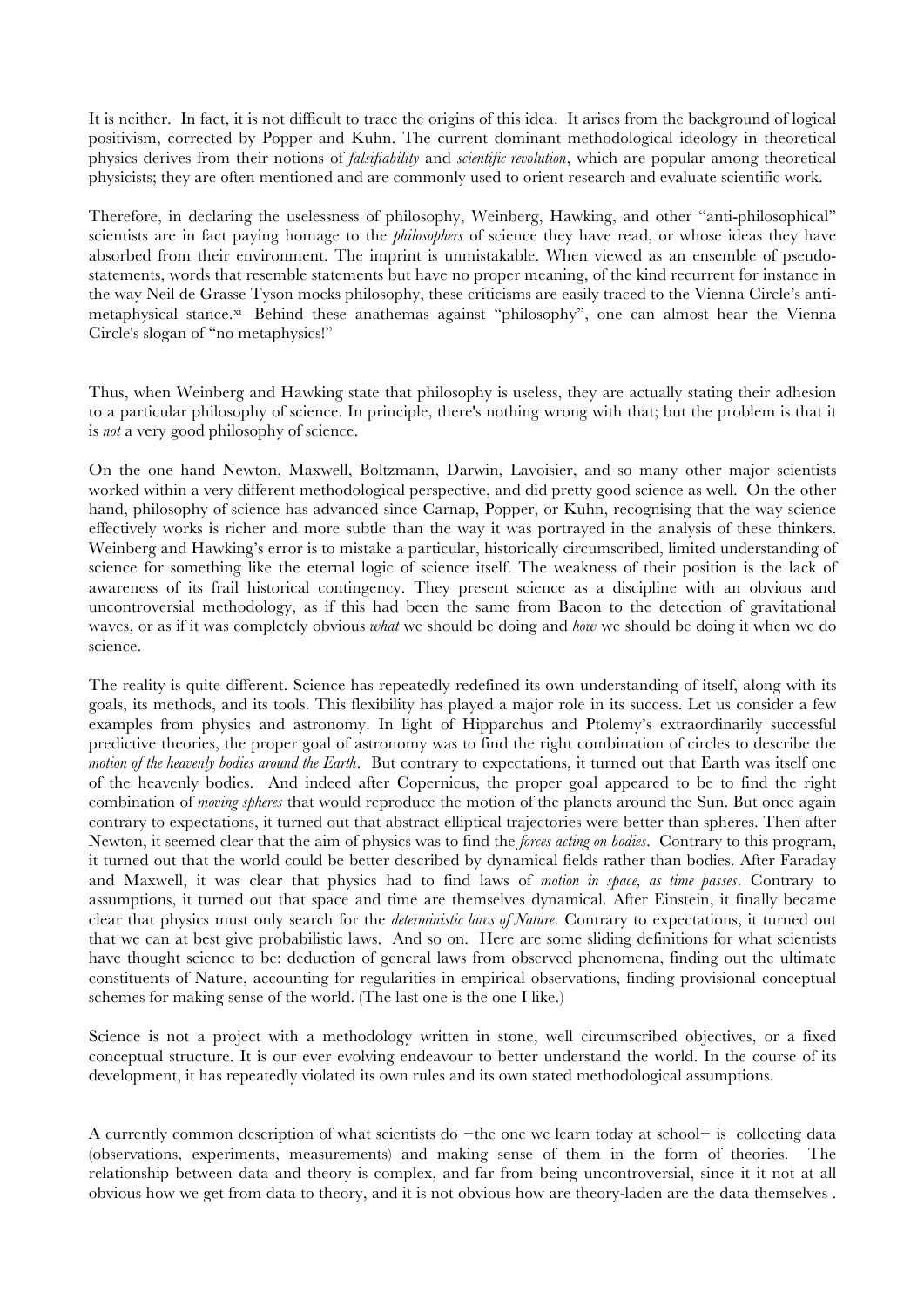But let's gloss over that. As time goes by, new data are acquired and theories evolve. In this picture scientists are depicted as rational beings who play this game using their intelligence, a specific language, and a well established cultural and conceptual structure.

The problem with this picture is that conceptual structures evolve as well. Science is not simply an increasing body of empirical information we have about the world and a sequence of changing theories. It is also the evolution of our own conceptual structure. It is the continuous search for the best conceptual structure for grasping the world, at a given level of knowledge. And the modification of the conceptual structure needs to be achieved from within our own thinking, rather as a sailor must rebuild his own boat while sailing, to use the beautiful simile of Otto Neurath so often quoted by Quine.xii

This intertwining of learning and conceptual change, this flexibility, and this evolution of methodology and objectives, have developed historically in a constant dialogue between practical science and philosophical reflection. This is a further reason why so much science has been deeply influenced by philosophical reflection. The views of scientists, whether they like it or not, are impregnated with philosophy.

And here we come back to Aristotle:

#### *"Philosophy provides guidance how research must be done."*

Not because philosophy can offer a final word about the right methodology of science (contrary to the *philosophical* stance of Weinberg and Hawking). But because philosophers have conceptual tools for addressing the issues raised by this continuous conceptual shift. The scientists that deny the role of philosophy in the advancement of science are those who think they have already found the final methodology, that is, that they have already exhausted and answered all methodological questions. They are consequently less open to the conceptual flexibility needed to go ahead. They are the ones trapped in the ideology of their time.

### **4.**

I think an even stronger case can be made. I believe that one reason for the relative sterility of theoretical physics over the last few decades may well be *precisely* that the wrong philosophy of science is held dear today by many physicists. Popper and Kuhn, so popular among theoretical physicists, have shed light on important aspects of the way good science works, but their picture of science is incomplete and I suspect that, taken prescriptively and uncritically, their insights have ended up misleading research. Let's see why.

Kuhn's emphasis on discontinuity and incommensurability has misled many theoretical and experimental physicists into disvaluing the formidable *cumulative* aspects of scientific knowledge. Popper's emphasis on falsifiability, originally a demarcation criterion, has been flatly misinterpreted as an evaluation criterion. The combination of the two has given rise to disastrous methodological confusion: the idea that past knowledge is irrelevant when searching for new theories, that all unproven ideas are equally interesting and all unmeasured effects are equally likely to occur, and that the work of a theoretician consists in pulling arbitrary possibilities out of the blue and developing them, since anything that has not yet been falsified might in fact be right.

This is the current "why not?" ideology: any new idea deserves to be studied, just because it has not yet been falsified; any idea is equally probable, because a step further ahead on the knowledge trail there may be a Kuhnian discontinuity that was not predictable on the basis of past knowledge; any experiment is equally interesting, provided it tests something as yet untested.

I think that this methodological philosophy has given rise to mountains of useless theoretical work in physics and many useless experimental investments.

Arbitrary jumps in the unbounded space of possibilities have *never* been an effective way to do science. The reason is twofold: first, there are too many possibilities, and the probability of stumbling on a good one by pure chance is negligible; but more importantly, nature always surprises us and we, the limited critters that we are, are far less creative and imaginative than we may think. When we consider ourselves to be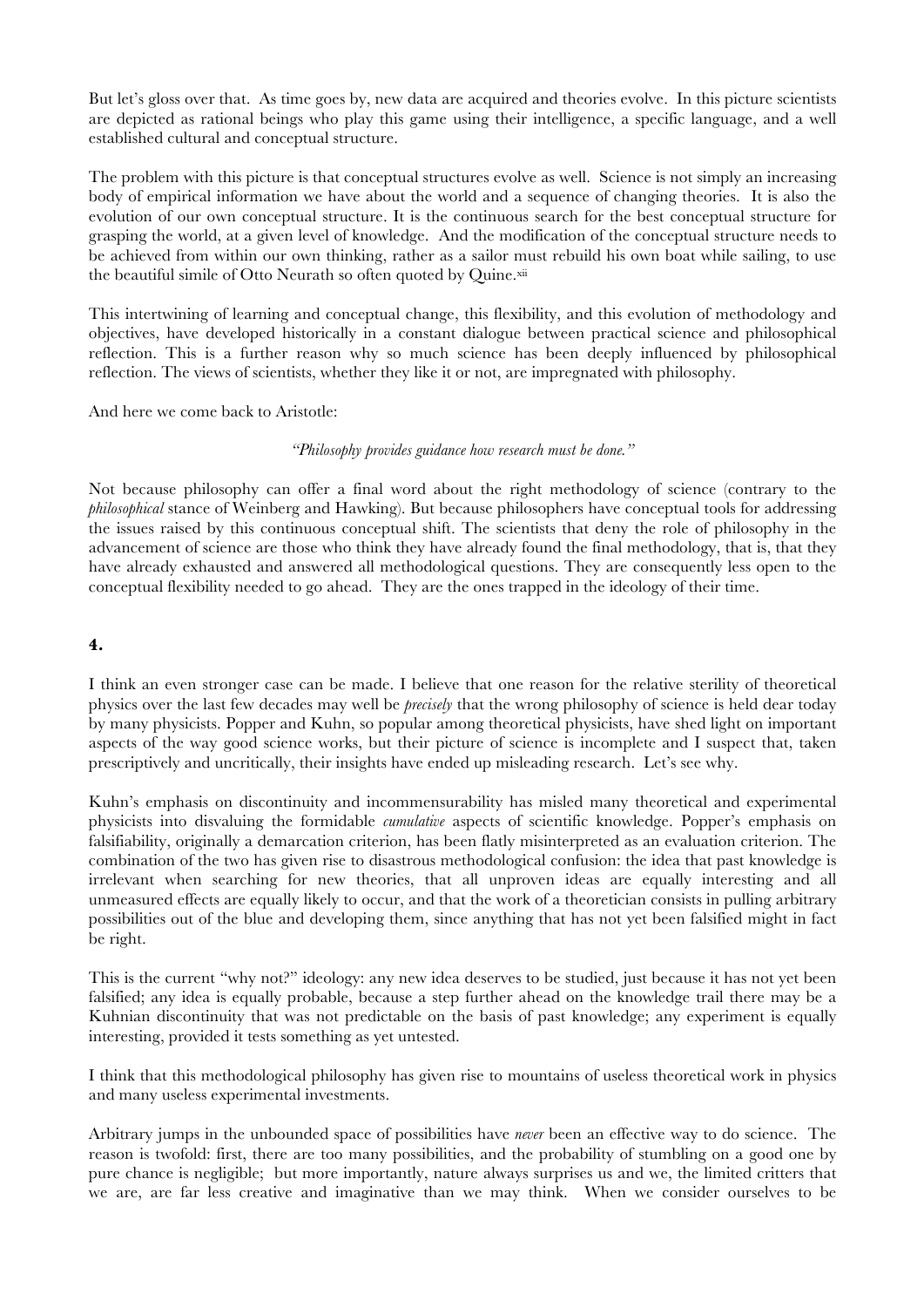"speculating widely", we are mostly playing out rearrangements of old tunes: true novelty that works is not something we can just find by guesswork.

The most radical conceptual shifts and the most unconventional ideas that have actually worked have in fact always been strictly motivated, almost forced, either by the overwhelming weight of new data, or by a wellinformed analysis of the internal contradictions within existing, successful theories. Science works through continuity, not discontinuity.

Examples of the first case −novelty forced by data− are Kepler's ellipses, and quantum theory. Kepler did not just "come out with the idea" of ellipses: nature had to splash ellipses on his face before he could see them. He was using ellipses as an approximation for the deferent-epicycle motion of Mars and was astonished to find that the approximation worked better than his model.xiii Similarly, atomic physicists of the early twentieth century struggled long and hard against the idea of discontinuities in the basic laws, doing everything they could to avoid accepting the clear message from spectroscopy, that is, that there was actually discontinuity in the very heart of mechanics. In both instances, the important new idea was forced by data.

Examples of the second case −radical novelty from old theories− are the heliocentric system and general relativity. Neither Copernicus nor Einstein relied significantly on new data. But neither did their ideas come out of the blue. They both started from an insightful analysis of successful well-established theories: Ptolemaic astronomy, Newtonian gravity, and special relativity. The contradictions and unexplained coincidences they found in these would open the way to a new conceptualisation.

In any case, it is not merely fishing out unfalsified theories and testing them that brings results. Rather, it is a sophisticated use of induction, building upon a vast and ever growing *accumulation* of empirical and theoretical knowledge, that provides the hints we need to move ahead. It is by focusing on empirically successful insights that we move ahead. Einstein's "relativity" was not a "new idea": it was Einstein's realisation of the extensive validity of Galilean relativity. There was no discontinuity: in fact it was continuity at its best. It was Einstein's insightful "conservatism" in the face of those who were too ready to discard the relativity of velocity just because of Maxwell's equations.

I think this lesson is missed by much contemporary theoretical physics, where plenty of research directions are too quick to discard what we have already found out about Nature.

Ironically, indeed, the recent momentous steps taken by experimental physics are all rebuttals of today's freely speculative attitude toward theoretical physics. Three major empirical results have marked recent fundamental physics: gravitational waves, the Higgs, and the absence of supersymmetry at LHC. All three are confirmations of old physics and disconfirmations of widespread speculation. In all three cases, Nature is telling us: do not speculate so freely. So let's look more closely at these examples.

The detection of gravitational waves, rewarded by the last Nobel Prize in fundamental physics, has been a radical confirmation of century-old general relativity. But it is more than this. The recent nearly simultaneous detection of gravitational and electromagnetic signals from the merging of two neutron stars (the event called GW170817) has improved our knowledge of the ratio between the speeds of propagation of gravity and electromagnetism by something like 14 orders of magnitudes in a single stroke. xiv One consequence of this momentous increase in our empirical knowledge has been to rule out a great many theories put forward as alternatives to general relativity, ideas that have been studied by a large community of theoreticians over the last few decades, confirming instead the century-old general relativity as the best theory of gravity available at present.

The well publicised detection of the Higgs particle at CERN has confirmed the Standard Model of particle physics (founded by Steven Weinberg, among others) as the best current theory for high energy physics, against scores of later alternatives that have long been receiving much attention.

CERN's emphasis on the discovery of the Higgs when the Large Hadron Collider became operational in Geneva has also served to hide the true surprise that emerged from this particular exploration of high energy physics: the *absence* of supersymmetric particles where a generation of theoretical physicists had been expecting to find them. Despite the rivers of ink and flights of fancy, the minimal supersymmetric standard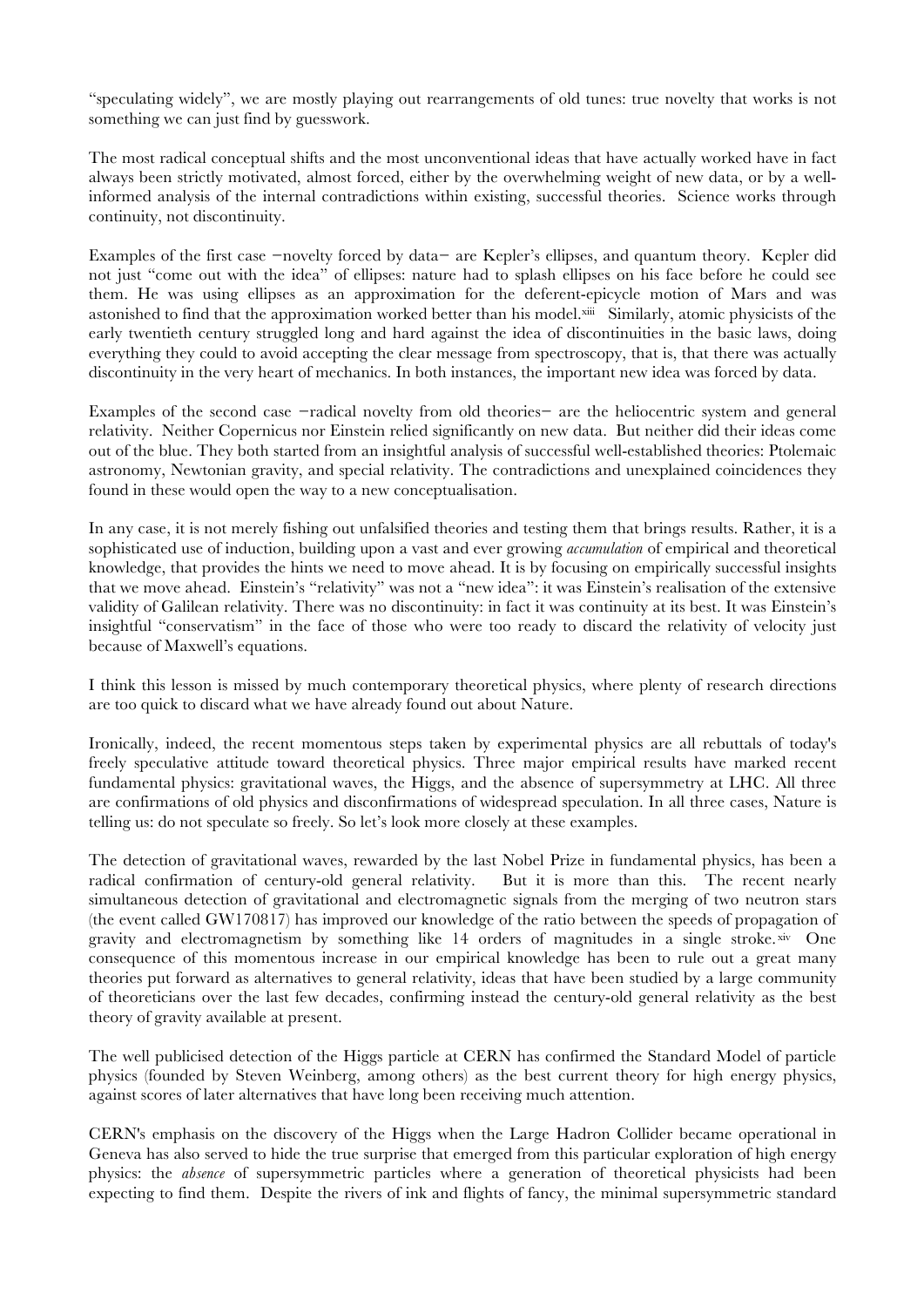model suddenly finds itself in deep trouble. So once again, Nature has seriously rebuffed the free speculations of a large community of theoretical physicists who ended up believing them.

I think that Nature's repeated snub of the current methodology in theoretical physics should encourage a certain humility, rather than arrogance, in our philosophical attitude.

I suspect that part of the problem is precisely that the dominant ideas of Popper and Kuhn have misled current theoretical investigations. Physicists have been too casual in dismissing the insights of successful established theories. Misled by Kuhn's insistence on incommensurability across scientific revolutions, they fail to build on what we already know, which is how science has always moved forward. A good example of this is the disregard for general relativity's background independence in many attempts to incorporate gravity into the rest of fundamental physics.

Furthermore, the emphasis on falsifiability has made physicists blind to a fundamental aspect of scientific knowledge: the fact that credibility *has degrees* and that reliability can be extremely high, even when it is not absolute certainty. This has a doubly negative effect: considering the insights of successful theories as irrelevant for progress in science (because "they could be falsified tomorrow"), and failing to see that a given investigation may have little plausibility even if it has not yet been falsified.

The scientific enterprise is founded on degrees of credibility, which are constantly updated on the basis of new data or new theoretical developments. Recent attention to Bayesian accounts of confirmation in science is common in the philosophy of science, but largely ignored in the theoretical physics community, with negative effects, in my opinion.xv

What I intend here is not a criticism of Popper and Kuhn, whose writings are articulate and insightful. What I am pointing out is that a simple-minded version of their outlooks has been taken too casually by many physicists as the ultimate word on the methodology of science.

Far from being immune from philosophy, current physics is deeply affected by philosophy. But the lack of philosophical awareness needed to recognise this influence, and the refusal to listen to philosophers who try to make amends for it, is a source of weakness for physics.

#### **5.**

Here is one last argument from the Protrepticus:

"*More in need of philosophy are the sciences "where perplexities are greater*".

Today fundamental physics *is* in a phase of deep conceptual change, because of the success of general relativity and quantum mechanics and the open "crisis" (in the sense of Kuhn, I would rather say "opportunity") generated by the current lack of an accepted quantum theory of gravity. This is why some scientists, including myself, working as I do on quantum gravity, are more acutely aware of the importance of philosophy for physics.

Here is a list of topics currently discussed in theoretical physics: *What is space? What is time? What is the* "present"? Is the world deterministic? Do we need to take the observer into account to describe nature? Is physics better formulated in terms of a "reality" or in terms of "what we observe", or is there a third option? What is the quantum wave function? What exactly does "emergence" mean? Does a theory of the totality of the universe make sense? Does it make sense to *think that physical laws themselves might evolve?*" It is clear to me that input from past and current philosophical thinking cannot be disregarded in addressing these topics.

In loop quantum gravity, my own technical area, Newtonian space and time are reinterpreted as a manifestation of something which is granular, probabilistic, and fluctuating in a quantum sense. Space, time,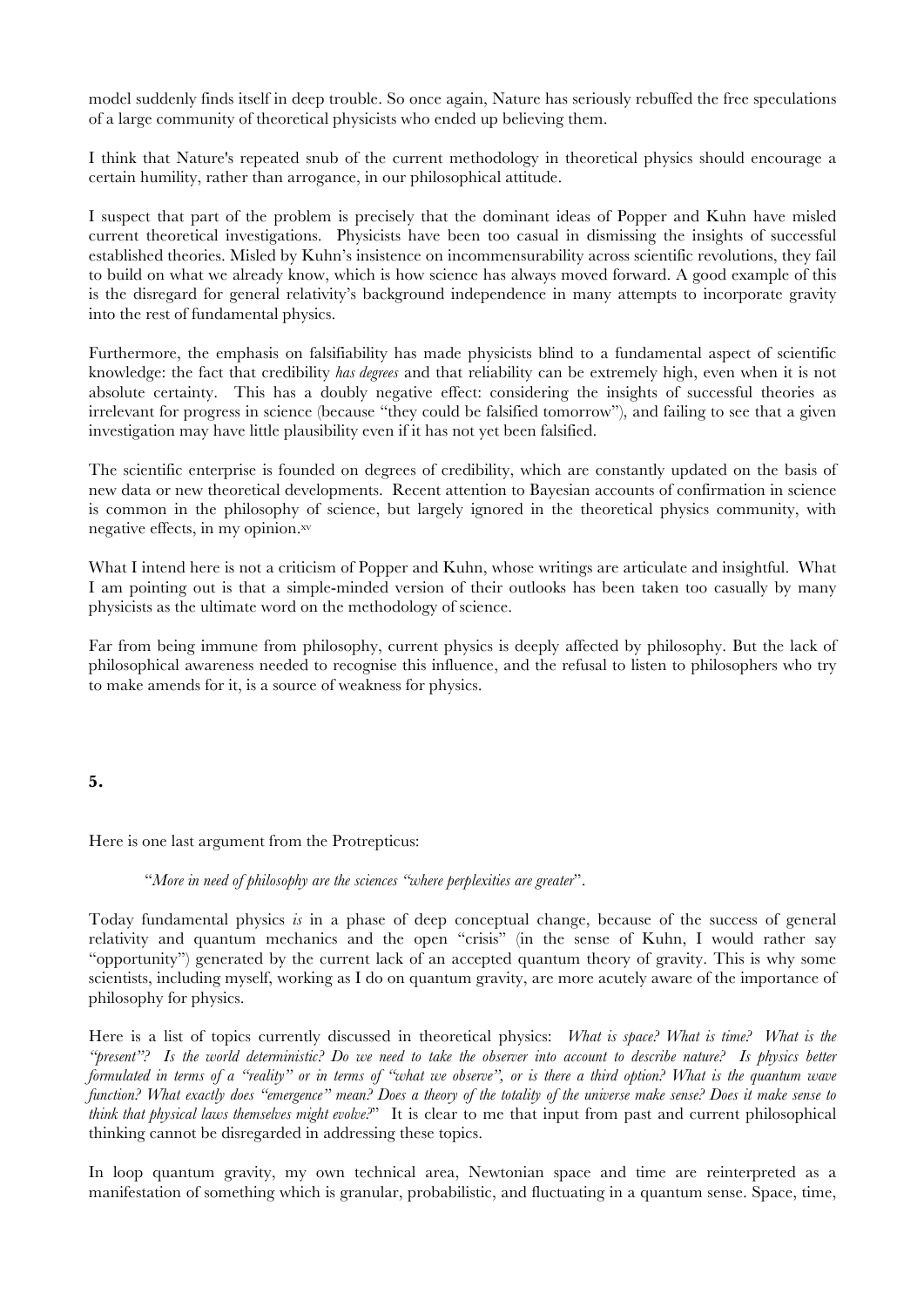particles, and fields get fused into a single entity: a quantum field that does not live in space or time. The variables of this field acquire definiteness only in interactions between subsystems. The fundamental equations of the theory have no explicit space or time variables. Geometry appears only in approximations. Objects exist within approximations. Realism is tempered by a strong dose of relationalism. I think we physicists need to discuss with philosophers, because I think we need help in making sense of all this.

## **6.**

 $\overline{a}$ 

To close, I would like to add a brief word on the opposite issue: the relevance of science for philosophy.

I do so only because some manifestations of anti-philosophical attitudes in scientific circles are only a reaction to anti-scientific attitudes in some areas of philosophy and other humanities.

In the post-Heideggerian atmosphere that dominates some philosophy departments on the 'continent', ignorance of science is something to exhibit with pride. Science is not "authentic" knowledge; it misses true knowledge. "The botanist's plants are not the flowers of the hedgerow; the 'source' which the geographer establishes for a river is *not the 'springhead in the dale'"*xvi implying in the context that the only thing that counts is the latter.

And here is an example from another sector of the today's intellectual world, sociology: *"…there is no obligation* upon anyone framing a view of the world to take account of what twentieth-century science has to say." xvii A comment which is either trivial ("there is no obligation to be intelligent") or misleading, in the etymological sense of leading in the wrong direction.

It seems clear to me that, just as the best science listens keenly to philosophy, so the best philosophy will listen keenly to science. This has certainly been so in the past: from Aristotle and Plato, to Descartes and Hume, Kant and Hegel, Husserl and Lewis, the best philosophy has always been closely tuned in to science. No great philosopher of the past would ever have thought for a moment of not taking seriously the knowledge of the world offered by the science of their times.

Science is an integral and essential part of our culture. It is far from being capable of answering all the questions we would like to ask, but it is nevertheless an extremely powerful tool, able to address innumerable problems, including those that concern ourselves and the \*\*Universe as a whole\*\*. Our general knowledge is the result of the contributions from vastly different domains, from science to philosophy, all the way to literature and the arts, and our capacity to integrate them. Those philosophers that discount science, and there are many of them, do a serious disservice to intelligence and civilisation, in my opinion. When they say that entire fields of knowledge are impermeable to science, and that they are the ones who know better, they remind me of two little old men on a park bench: "*Aaaah*," says one, his voice shaking, "*all these scientists who* claim they can study consciousness, or the beginning of the universe." "Ohh," says the other, "how absurd! Of course they can't *understand these things. But we do!"*

<sup>i</sup> Steven Weinberg, *Dreams of a Final Theory,* Chapter VII (Vintage, 1994)

ii Stephen Hawking, *The Grand Design* (Bantam, 2012)

iii In https://www.youtube.com/watch?v=ltbADstPdek, at time 1:03.

iv Isocrates quoted in Iamblichus, Protrepticus, VI 37.22-39.8 (de Gruyter 1996)

v D.S. Hutchinson and M. R. Johnson, "Authenticating Aristotle's Protrepticus". *Oxford Studies in Ancient Philosophy* 29 (2005), 193-294. http://www.protrepticus.info .

vi C. Rovelli, "Aristotle's Physics: A Physicist's look", *Journal of the American Philosophical Association*, 1 (2015) 23-40, arXiv:1312.4057.

vii W. Heisenberg, "Über quantentheoretische Umdeutung kinematischer und mechanischer Beziehungen," Zeitschrift fur Physik 33 (1925) no. 1, 879–893.

viii D. Howard "A Peek behind the Veil of Maya: Einstein, Schopenhauer, and the Historical Background of the Conception of Space as a Ground for the Individuation of Physical Systems." In *The Cosmos of Science: Essays of Exploration*. John Earman and John D. Norton, eds. Pittsburgh-Konstanz Series in the Philosophy and History of Science, vol. 6. (Pittsburgh: University of Pittsburgh Press 1997) Konstanz: Universitätsverlag, 87–150.